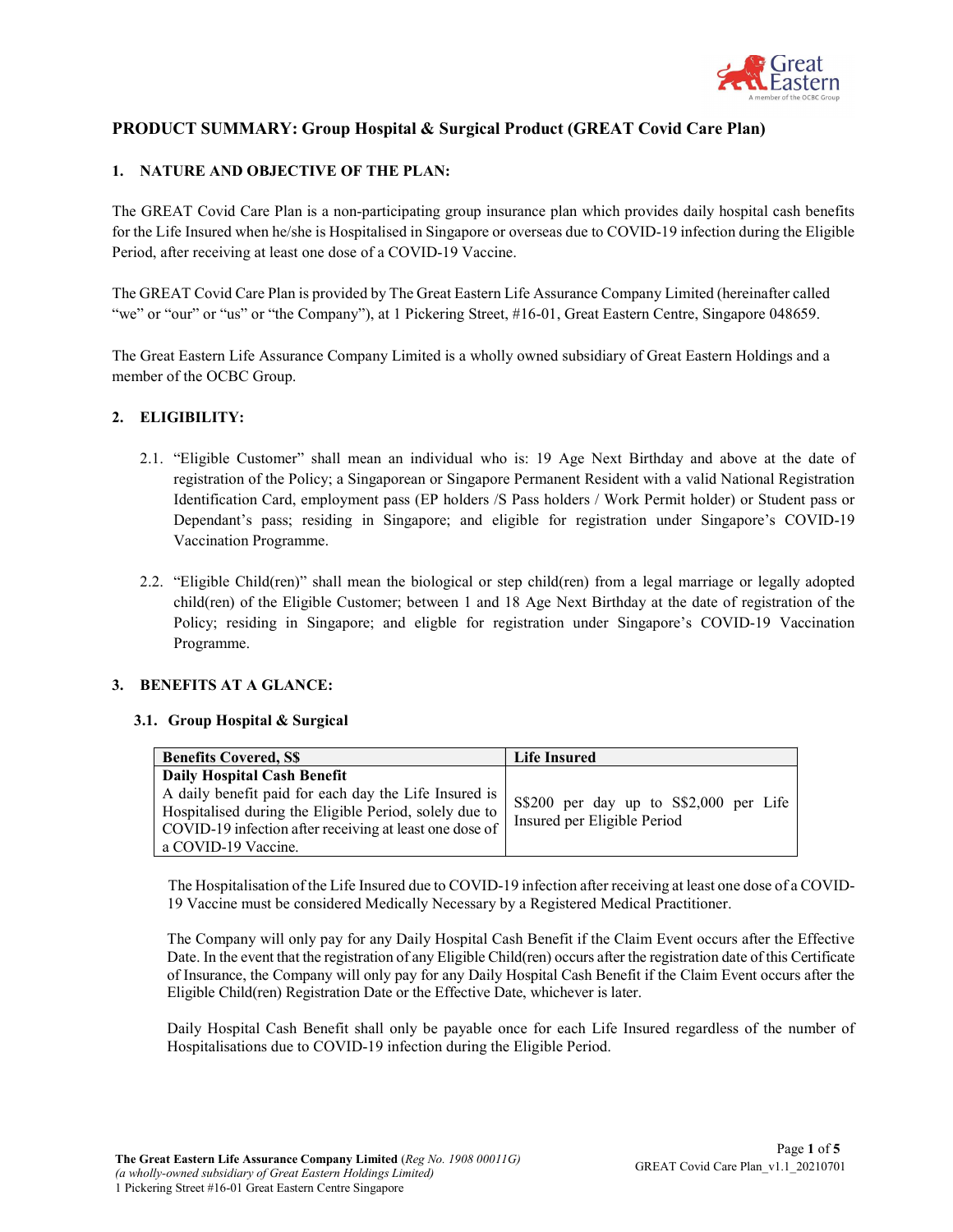

- 3.1.1. "Claim Event(s)" shall mean the Hospitalisation of the Life Insured due to COVID-19 infection during the Eligible Period, after receiving at least one dose of a COVID-19 Vaccine.
- 3.1.2. "Coronavirus Disease 2019 (COVID-19)" shall mean the unequivocal, final and confirmed diagnosis by a Registered Medical Practitioner in accordance with prevailing clinical guidelines published by Ministry of Health, where available, supported by acceptable clinical, radiological, histological and laboratory evidence.
- 3.1.3. "COVID-19 Vaccine" shall mean any COVID-19 vaccine which is :
	- a) Approved for use in Singapore by the Health Sciences Authority and administered by a provider licensed by Ministry of Health (MOH); or
	- b) Supplied under the Special Access Route after approval by the World Health Organisation (WHO) under its Emergency Use Listing (EUL) and administered by a provider licensed by MOH according to the WHO EUL-approved indications and age groups.
- 3.1.4. "Registered Medical Practitioner" shall mean a person qualified by degree in western medicine and who is legally licensed and authorised to practise medicine and surgery in the geographical area of his country, other than the Policyholder, the Life Insured or a family member of either.
- 3.1.5. "Effective Date" shall mean the date from which the insurance coverage of the Life Insured has become effective as specified under the Certificate of Insurance.
- 3.1.6. "Hospital" shall mean an establishment constituted and registered as a hospital for the care and treatment of sick and injured persons as bed-paying patients and which:
	- a) has facilities for diagnosis and major surgery, provides 24 hours a day nursing services by registered nurses and is under the constant supervision of a Registered Medical Practitioner; or
	- b) is a government/ restructured/ private specialist medical centre.

However, the term "Hospital" does not refer to a clinic, an alcoholic or drug rehabilitation centre, a nursing, rest or convalescent home, a spa or a hydroclinic, a community hospital or similar establishment.

- 3.1.7. "Hospitalisation" or "Hospitalised" shall mean confinement of the Life Insured in a Hospital for 12 consecutive hours or longer in which a room and board charge is made in connection with such confinement.
- 3.1.8. "Life Insured" shall mean Eligible Customer and/or Eligible Child(ren) in respect of whom insurance under this Policy has been effected.
- 3.1.9. "Eligible Period" shall mean a period of 12 consecutive months from the Effective Date.
- 3.1.10. "Eligible Child(ren) Registration Date" shall mean the registration date of any Eligible Child(ren) where the registration of said Eligible Child(ren) occurred after the registration date of this Certificate of Insurance.

## 4. COMPANY CAN AMEND CLAUSES

The terms of this Policy may be amended by the Company from time to time upon the Company giving 30 days prior notice to the Policyholder. Any amendments to this contract shall be binding on all Life Insured whether insured under this Policy prior to or on or after the effective date of the amendment.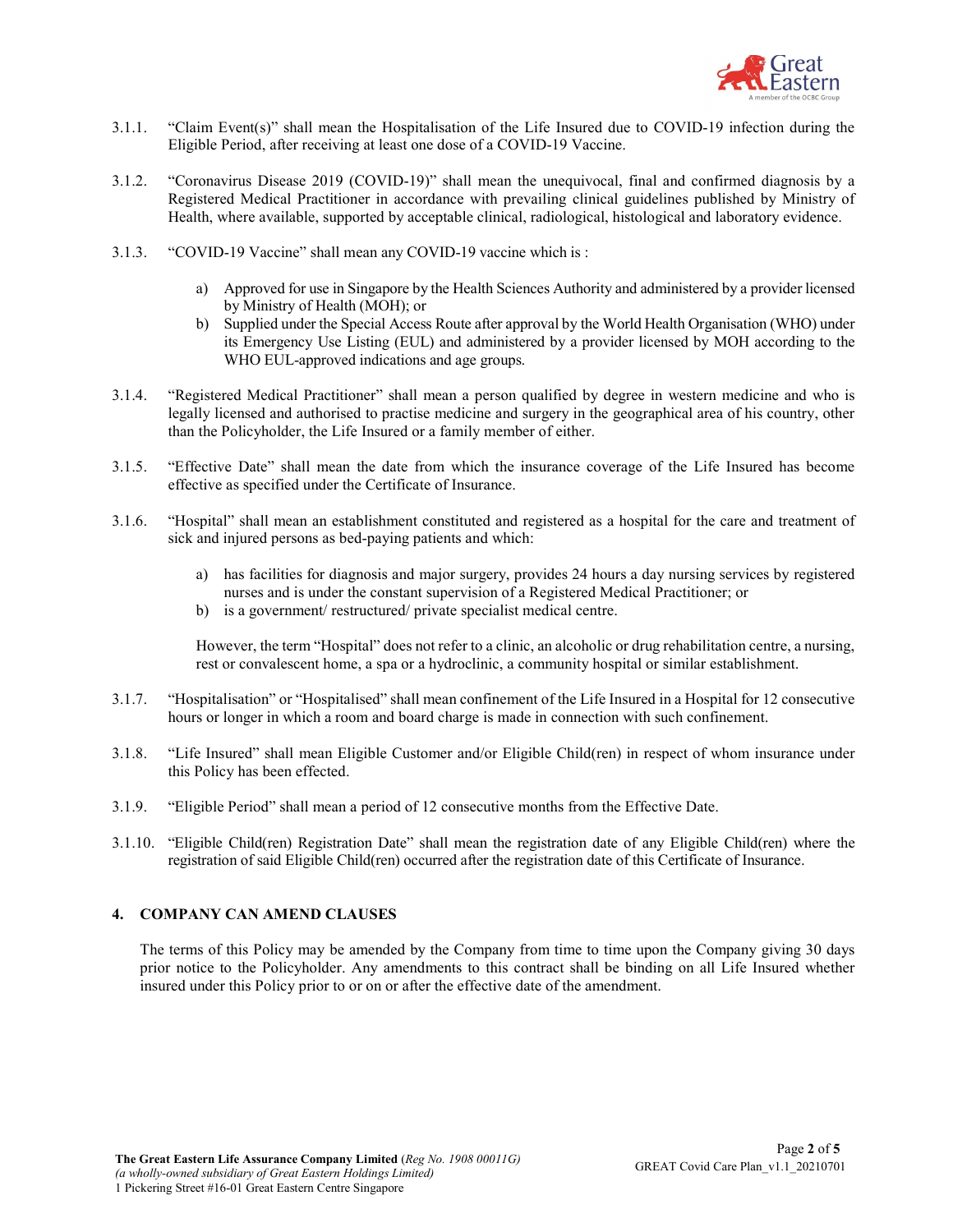

## 5. UNDERWRITING AND ISSUANCE

#### 5.1. Guaranteed Issuance Limit

The GREAT Covid Care Plan is a guaranteed issuance offer plan.

#### 5.2. Additional Notes

i) Duplication of Cover

No Life Insured shall be entitled to make a claim under more than one (1) Certificate of Insurance under this Policy with the Company.

If the Life Insured is covered under more than one (1) such Certificate of Insurance, the Company will regard the Life Insured as covered under the Certificate of Insurance which provides the Life Insured with the highest benefits for a Claim Event for the purposes of a claim. Upon admission of a claim by the Company under this Policy, the Life Insured will cease to be covered under any other Certificate of Insurance under this Policy.

Where the Life Insured is covered under more than one (1) Certificate of Insurance at any given time which pay out identical benefits for a Claim Event, the Company will regard the Life Insured as covered under the Certificate of Insurance that is issued earlier for the purposes of a claim. Upon admission of a claim by the Company under this Policy, the Life Insured will cease to be covered under any other Certificate of Insurance under this Policy.

ii) Geographical Limit – Policy covers treatment received in Singapore and overseas due to COVID-19 infection, subject to the terms of the Policy.

## 6. TERMINATION

- 6.1. The coverage of any Life Insured shall automatically be terminated on the earliest of the following events:
	- 6.1.1. the Certificate of Insurance expires;
	- 6.1.2. the Life Insured dies;
	- 6.1.3. the Company admits a claim for Daily Hospital Cash Benefit in respect of the Life Insured under this Certificate of Insurance;
	- 6.1.4. the Company receives the Eligible Customer's request to terminate this coverage under this Certificate of Insurance;
	- 6.1.5. when the Life Insured :
		- 6.1.5.1. is no longer a citizen or permanent resident of the Country of Issue; or
		- 6.1.5.2. has resided outside the Country of Issue for more than 180 days, whether continuously or otherwise; and is still residing outside the Country of Issue;
	- 6.1.6. When the Life Insured is working in Singapore under employment pass (EP holders, S Pass, or Work Permit holders) issued by the Ministry of Manpower, and the contract of employment is terminated.

The Eligible Customer shall notify the Company in writing of any changes to the citizenship or residency status as soon as practicable. If the Eligible Customer fails to notify the Company, and there is a claim for any Claim Event(s) occurring on or after the Effective Date following the change of citizenship or residency status, the Company may reject such claim or, at its discretion, adjust the benefits payable.

- 6.2. This Certificate of Insurance shall be terminated on the date notified to the Policyholder by the Company to terminate the Policy by virtue of war (declared or undeclared) or act of war (whether or not there has been a declaration of war) where such date shall be at the discretion of the Company.
- 6.3. For the avoidance of doubt, in the case of termination of the Policy due to expiry of the Policy, the insurance cover for the Life Insured shall continue until the expiry date of this Certificate of Insurance.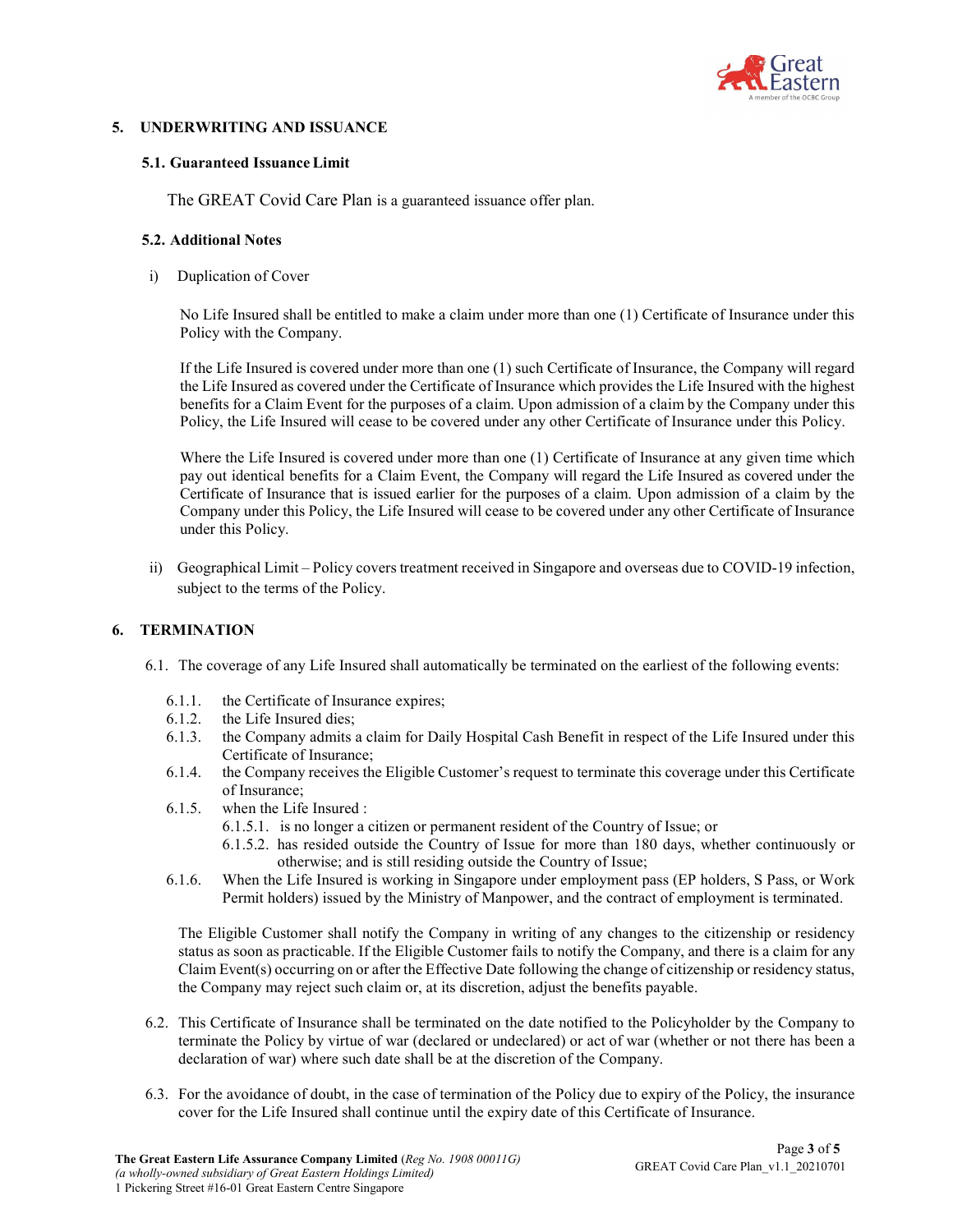

6.4. All benefits under this Policy shall cease to be payable after termination of Certificate of Insurance. If this Certificate of Insurance has been terminated in accordance with clauses 6.1.1, 6.1.3, 6.1.4, 6.1.5 and 6.1.6 above, the Company will not pay any benefits under this Certificate of Insurance for any Claim Event(s) occurring on or after the date of such termination.

## You are advised to read the Policy Terms and Conditions for the exact definitions and terms and conditions.

#### 7. MISCELLANEOUS

#### 7.1. Risk of the Plan

Definitions of the insured events must be met before a claim can be approved.

#### 7.2. Free Look Period

There is no free look provision in this Policy.

#### 7.3. Cancellation of Policy

If the Company terminates the Policy, insurance coverage for the Life Insured shall continue.

#### 7.4. Cancellation of Certificate of Insurance

This Certificate of Insurance may be terminated by either the Company or the Life Insured by giving thirty (30) days' notice in writing.

#### 7.5. Profits / Surrender Value

The Policy will not participate in the profits of the Company and has no surrender value.

## 7.6. Policy Owners' Protection Scheme

This Policy is protected under the Policy Owners' Protection Scheme which is administered by the Singapore Deposit Insurance Corporation (SDIC). Coverage for your Policy is automatic and no further action is required from the Life Insured. For more information on the types of benefits that are covered under the scheme as well as the limits of coverage, where applicable, please contact the Company or visit the Life Insurance Association (LIA) or SDIC websites (www.lia.org.sg or www.sdic.org.sg)

## 7.7. Sanctions Limitation and Exclusions

No insurer shall be deemed to provide cover and no insurer shall be liable to pay any claim or provide any benefit hereunder to the extent that the provision of such cover, payment of such claim or provision of such benefit may, in the insurer's opinion, expose that insurer to the risk of or result in any breach or violation of, or non-compliance with, any sanction, prohibition, restriction or regulations imposed by any state or transnational organisation including but not limited to the United States of America, the United Nations, the European Union, the United Kingdom, the Republic of Singapore and any state or country where the insurer or its related entity carries on business ("Sanctions").